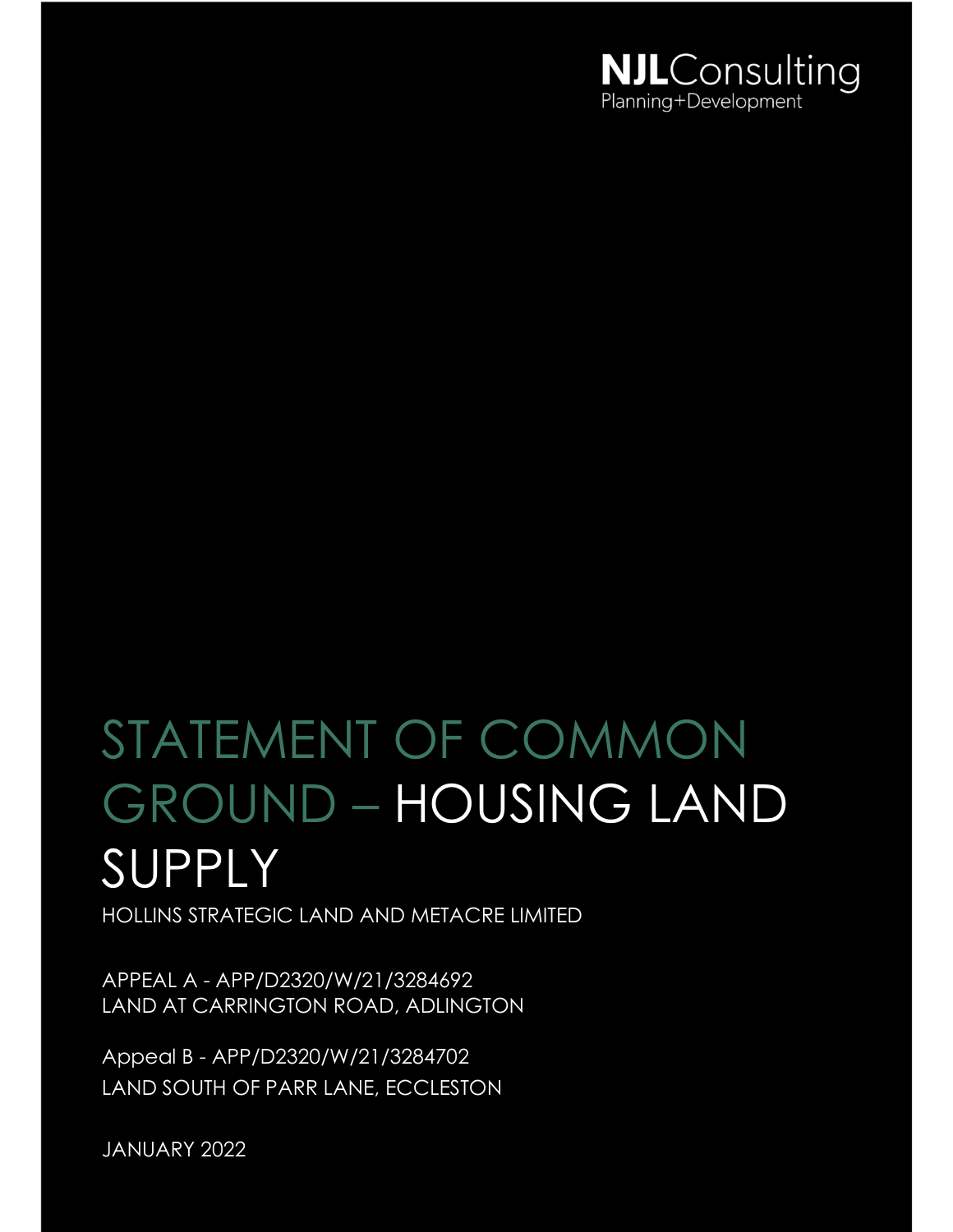

# Contents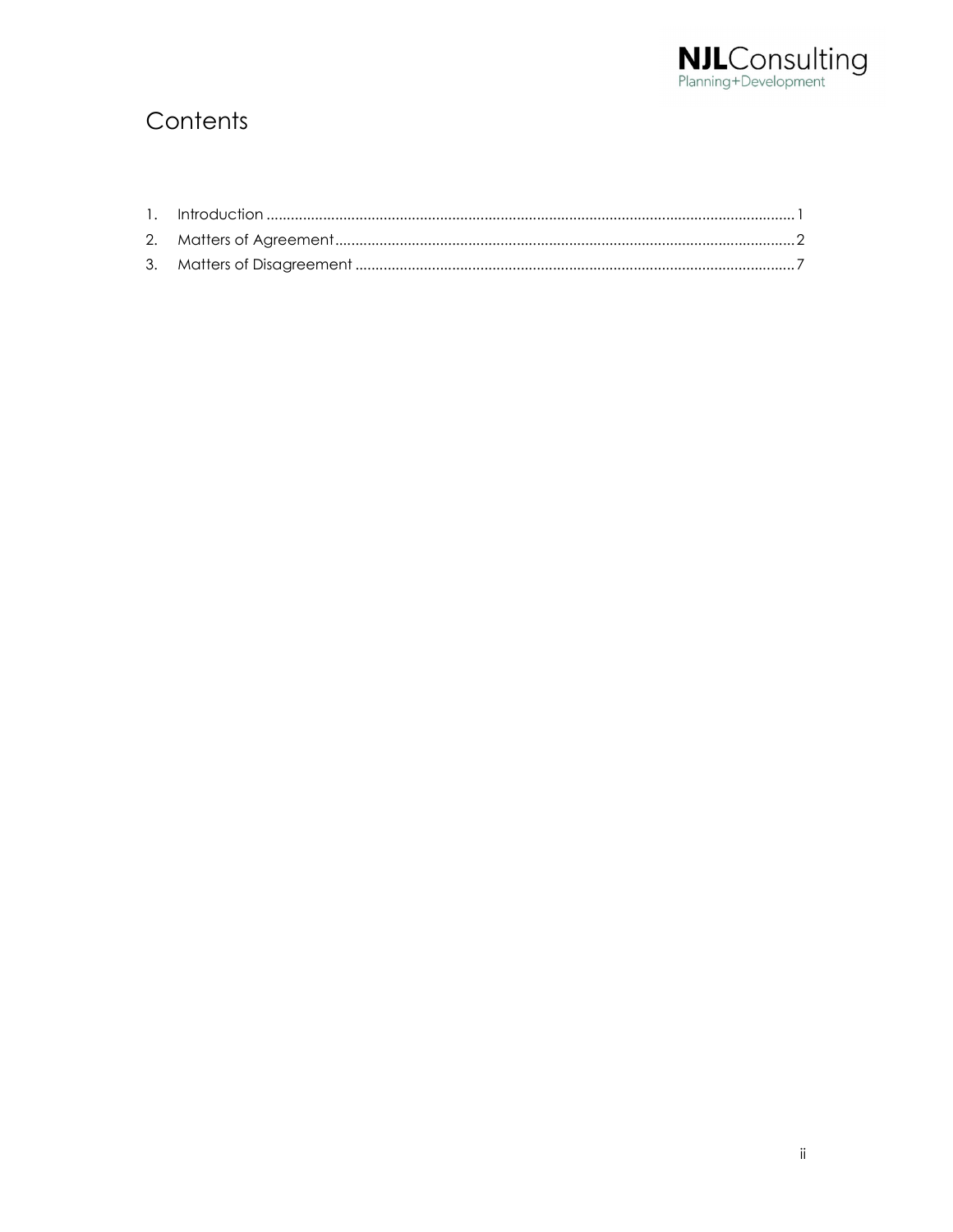

# 1. Introduction

- $1.1$ This Statement of Common Ground ('SoCG') has been prepared by NJL Consulting on behalf of Hollins Strategic Land and Metacre Ltd ('the Appellants'), and Chorley Council ('the Council').
- $1.2$ It relates to a conjoined appeal against the Council's decisions to refuse planning permission for residential development under the following outline planning applications:
	- Land At Carrington Road, Adlington Appeal A (Ref: APP/D2320/W/21/3284692)
	- Land South of Parr Lane, Eccleston Appeal B (Ref: APP/D2320/W/21/3284702)
- $1.3$ This SoCG refers only to matters concerned with the 5-year housing land supply position ('the 5YHLS').
- $1.4$ This Statement sets out the agreed matters of fact and agreed positions between the Council and the Appellants in respect of housing supply matters for this appeal.
- $1.5$ Finally, this statement summarises those areas of disagreement between the parties.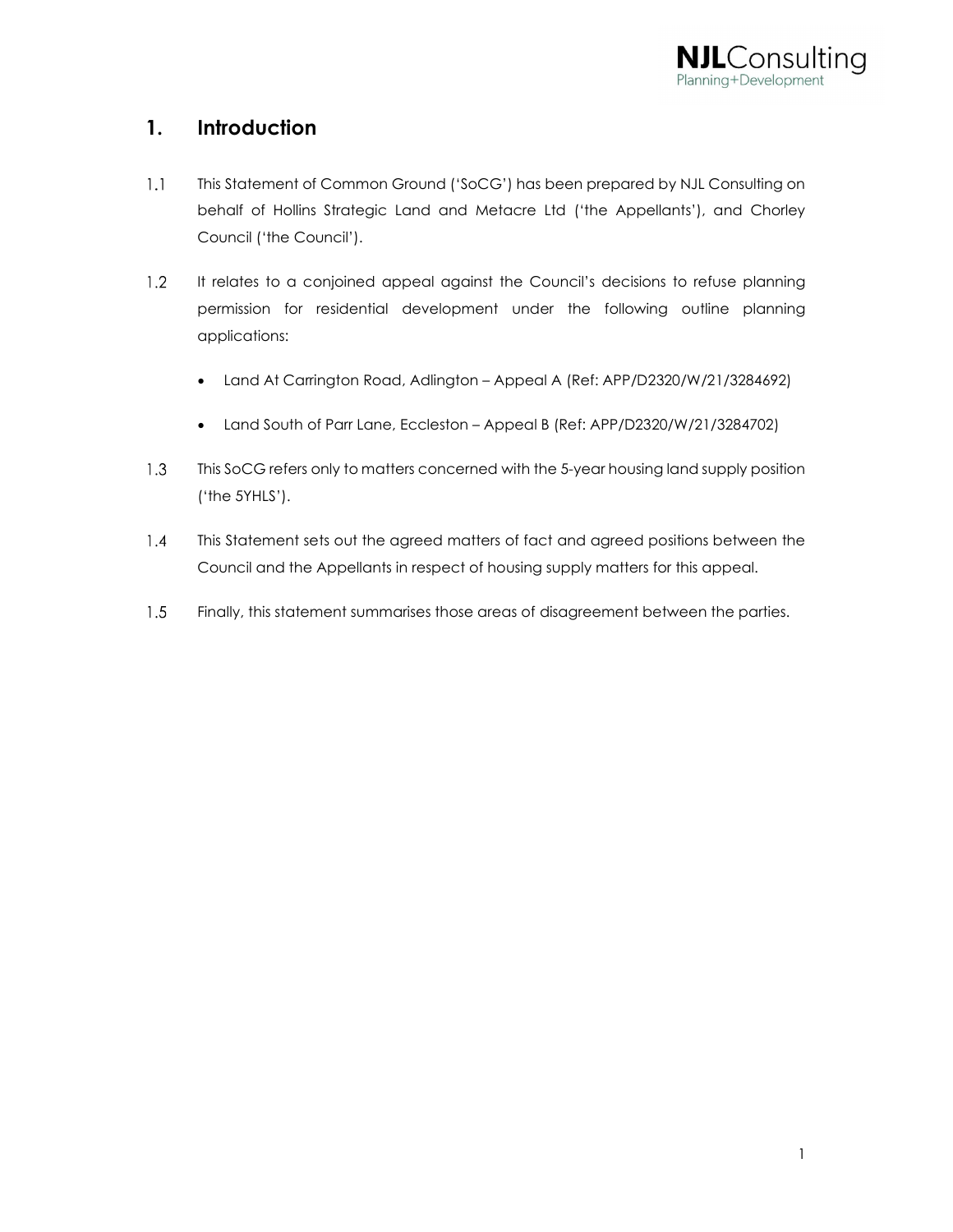

# 2. Matters of Agreement

#### The Council's Latest Position Statement

 $2.1$ The Council's most recent assessment of 5-year supply is set out in the Five-Year Housing Supply Statement for Chorley published in May 2021 (CD 6.15). The base date of this assessment is 1st April 2021, and it covers the five year period 1st April 2021 to 31st March 2026.

#### The relevant five-year period

 $2.2$ The relevant 5-year period for the determination of this appeal is 1st April 2021 to 31st March 2026.

#### The relevant housing requirement

 $2.3$ The relevant housing requirement is an area of dispute and will be covered in evidence by the parties. The parties agree that the choice is between continued use of CS Policy 4 and the standard method.

#### CS Policy 4

- $2.4$ Policy 4 of the Core Strategy: "Housing Delivery" sets out the minimum housing requirement for Chorley for the period 2010 to 2026 of 417 dwellings per annum. The Core Strategy was adopted in July 2012.
- $2.5$ The Inspector concluded at the Pear Tree Lane<sup>1</sup> appeal that Policy 4 was deemed to be out of date and a constrained housing requirement in relation to the development of Safeguarded Land in Policy BNE3.
- 2.6 It is agreed that Policy 4 of the Core Strategy was reviewed less than five years ago in 2017. At this time, following the publication of the new Central Lancashire Strategic Housing Market Assessment, Chorley entered into a Memorandum of Understanding (MOU1) with its neighbours South Ribble and Preston Councils endorsing the continued use of the requirements set out in CS Policy 4.
- $2.7$ In April 2020 a second MOU was adopted. MOU2 is now defunct following Preston Council's decision to withdraw.

<sup>1</sup> CD9.1 - Land at Pear Tree Lane, Euxton, Chorley (Ref: APP/D2320/W/20/3247136) Para. 49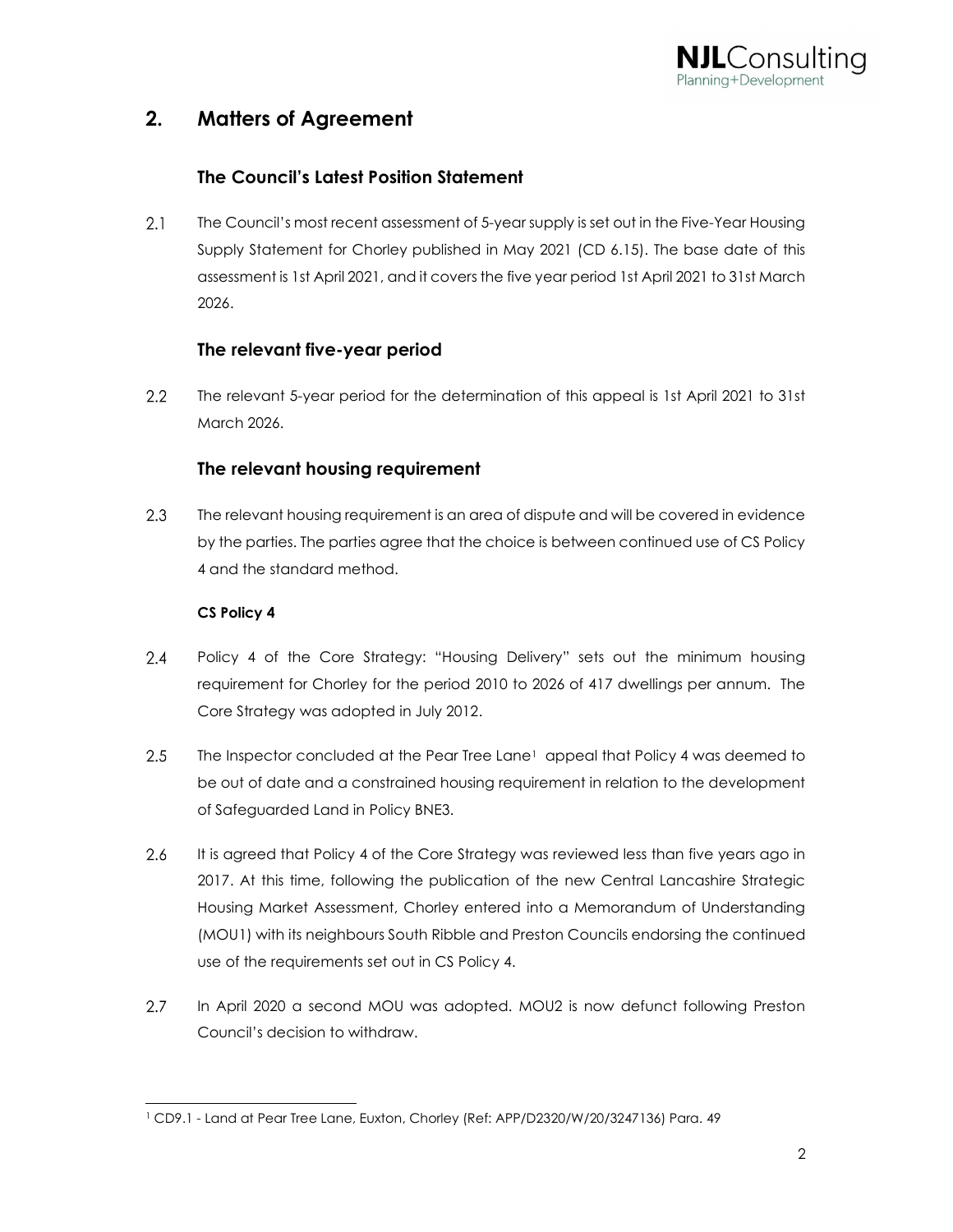#### Local Housing Need

 $2.8$ Compared to the CS Policy 4 housing requirement, the standard method calculation for minimum local housing need across each of the three Central Lancashire authorities is as follows:

| Area               | CS Policy 4 |      | <b>Standard Method LHN</b> |       |
|--------------------|-------------|------|----------------------------|-------|
| Chorley            | 417         | 31%  | 537                        | 54.8% |
| Preston            | 507         | 38%  | 261                        | 26.6% |
| South Ribble       | 417         | 31%  | 182                        | 18.6% |
| Central Lancashire | 1341        | 100% | 980                        | 100%  |

- 2.9 In Chorley, the annual requirement using the Standard Method is 537 dwellings per annum. This is a significant increase against the housing requirement under CS Policy 4.
- 2.10 The Standard Methodology results in a significant change in the distribution of housing across Central Lancashire with an increased proportion directed to Chorley.
- $2.11$ It is agreed by both parties<sup>2</sup> that the Standard Methodology in itself, represents a significant change to the methodologies which underpinned the housing requirement set out by CS Policy 4, which was derived from RSS figures.
- $2.12$ The housing requirement set under CS Policy 4 is based on the RSS for the North West and underpinned by a re-distribution of 2003 household projections across Central Lancashire authorities. The RSS housing requirements methodology has been superseded twice-over by Objectively Assessed Housing Needs methodology, which are both now obsolete, and replaced by the Standard Methodology.
- 2.13 At the time of reporting on the Local Plan, the EiP Inspector found the Policy 4 housing requirement to be sound and in accordance with the NPPF 2012 based on new updated evidence in the 2009 SHMA.
- $2.14$ It is agreed that the latest published position on the base date for the housing requirement in the emerging Central Lancashire Local Plan is April 20213.

<sup>2</sup> See Paras. 106, 109, 111, 112 of Closing Submissions Of The Appellant – Land at Blainscough Hall (Appeal Ref: APP/D2320/W/21/3275691)

<sup>3</sup> Confirmed in Para. 3.4 of the Central Lancashire Local Plan Issues and Options Consultation Paper (CD 6.5)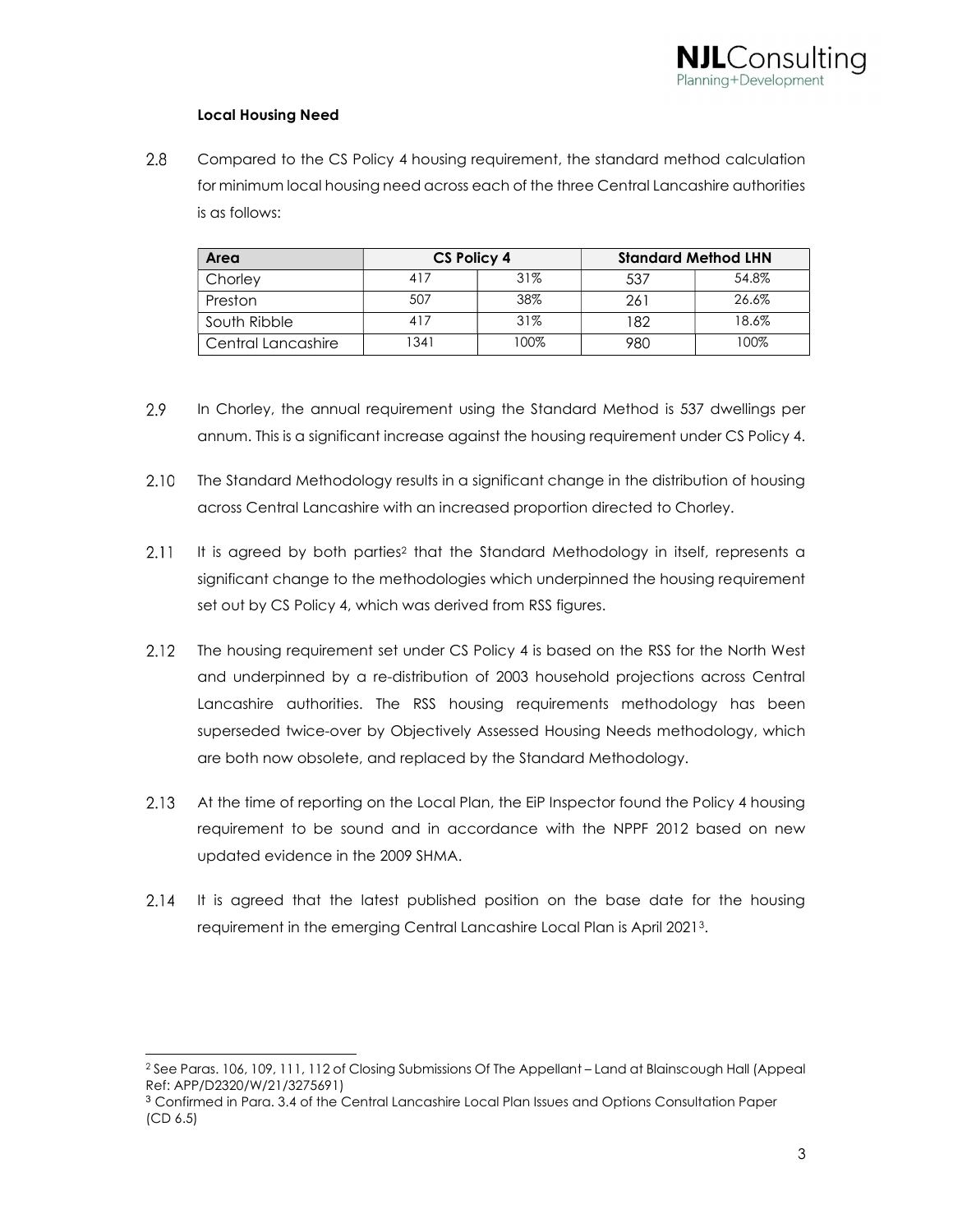

#### Historic Oversupply

- $2.15$ It is common ground that there is no clear policy/guidance under the National Planning Policy Framework and Planning Practice Guidance on the on the approach to considering previous over supply when identifying the housing requirement for the 5YHLS calculation.
- $2.16$ It is common ground that there are a number of appeal decisions which have provided different directions on whether 'oversupply' should be included in the five year housing land supply calculation.
- 2.17 The base date of the adopted plan is 1st April 2010. However, as Policy 4 of the Core Strategy explains, the backlog since 1st April 2003 should be taken into account. At April 2010 Chorley had prior under provision of 162 dwellings which needs to be made up over the plan period. The planned housing requirement set out in the Core Strategy is a minimum annual target of 417 dwellings plus the prior under provision of 162 dwellings therefore at April 2010 the minimum housing requirement for Chorley was 6,834 dwellings. By 31st March 2021, a minimum of 4,749 dwellings should have been completed. The Council have completed 6,316 dwellings in the same period and therefore it is agreed that the 'oversupply' set against the adopted Plan housing requirement is 1,567 dwellings.

#### The Buffer

2.18 Based on the published results for the Housing Delivery Test, both parties agree that a 5% buffer should be applied to the housing requirement in line with paragraph 73 of the Framework (as explained in the Five Year Housing Land Supply Statement of May 2021).

#### The Deliverable Supply

- 2.19 The Council's published position is that the deliverable five-year housing land supply at 1st April 2021 is 1,565 dwellings.
- 2.20 The following adjustments to the deliverable housing land supply are agreed.

#### Allocations without Planning Permission

 $2.21$ HS1.1 Eaves Green – The allocation was recently allowed at appeal and planning permission has been granted. The following lead-in times were presented at the inquiry for the above appeal and agreed between the parties: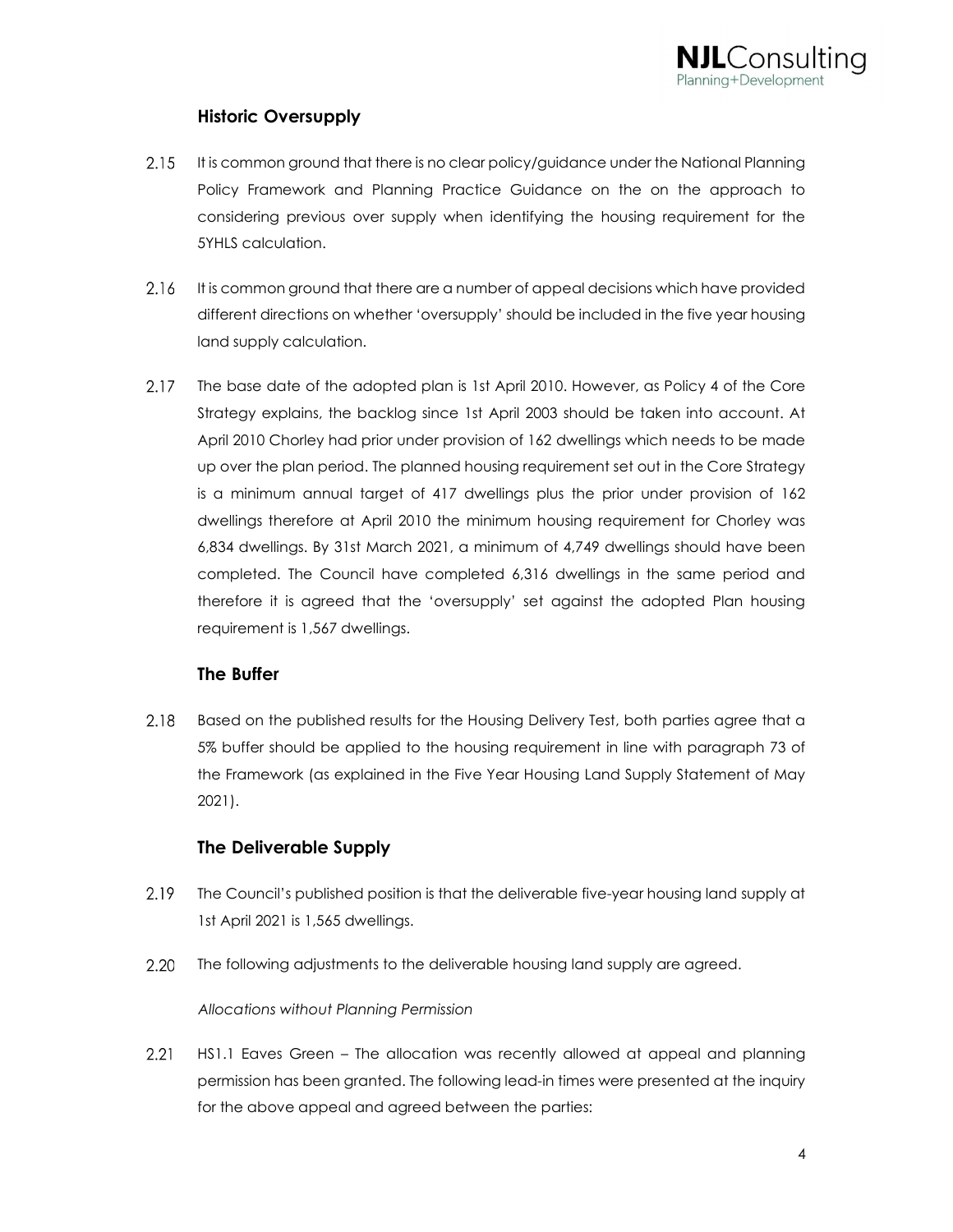

- Late 2021/ early 2022 Start on site
- January to June 2022 Site opening and infrastructure works
- December 2022 Completion of first dwelling
- January to March 2023 10 dwellings completed

With delivery not likely until the beginning of 2023 it is estimated that 10 dwellings could be delivered up to March 2023, and 40 dwellings per year from April 2023. As a result, the supply from this site needs to be reduced by 40 dwellings to reflect the delay to delivery by one year.

#### Windfall Sites of Less than 10 Dwellings

- $2.22$ The site at 145 Town Lane – has not been subject to the submission of a CIL commencement notice. The Council confirmed in the Housing Supply Statement of Common Ground for the appeals at Tincklers Lane and Town Lane that the applicant will not be implementing the permission and instead will be applying to build new extensions. This application has therefore expired resulting in the loss of one dwelling from the deliverable supply.
- $2.23$ Taking this into account, and in the light of the agreed adjustments, then the differences in the assessed deliverable supply of housing land are set out below:

| <b>Deliverable Housing Supply</b>                                                 | No. dwellings<br>(Council position) | No. dwellings<br>(Appellants' position) | <b>Difference</b> |
|-----------------------------------------------------------------------------------|-------------------------------------|-----------------------------------------|-------------------|
| Allocated<br>with<br>planning<br>sites<br>permission                              | 469                                 | 469                                     | 0                 |
| Allocated sites without planning<br>permission                                    | 190                                 | 130                                     | $-60$             |
| Windfall sites >10 dwellings with<br>planning permission                          | 397                                 | 341                                     | -56               |
| Windfall sites <10 dwellings with<br>planning permission (discounted<br>by $36\%$ | 265                                 | 265                                     | $\Omega$          |
| Windfall allowance                                                                | 183                                 | 183                                     | 0                 |
| <b>Total Five Year Supply</b>                                                     | 1.504                               | 1.388                                   | -116              |

#### The Overall Position

 $2.24$ The Council accepts that if the five year housing land supply should be measured against either the local housing need figure or the adopted housing requirement (plus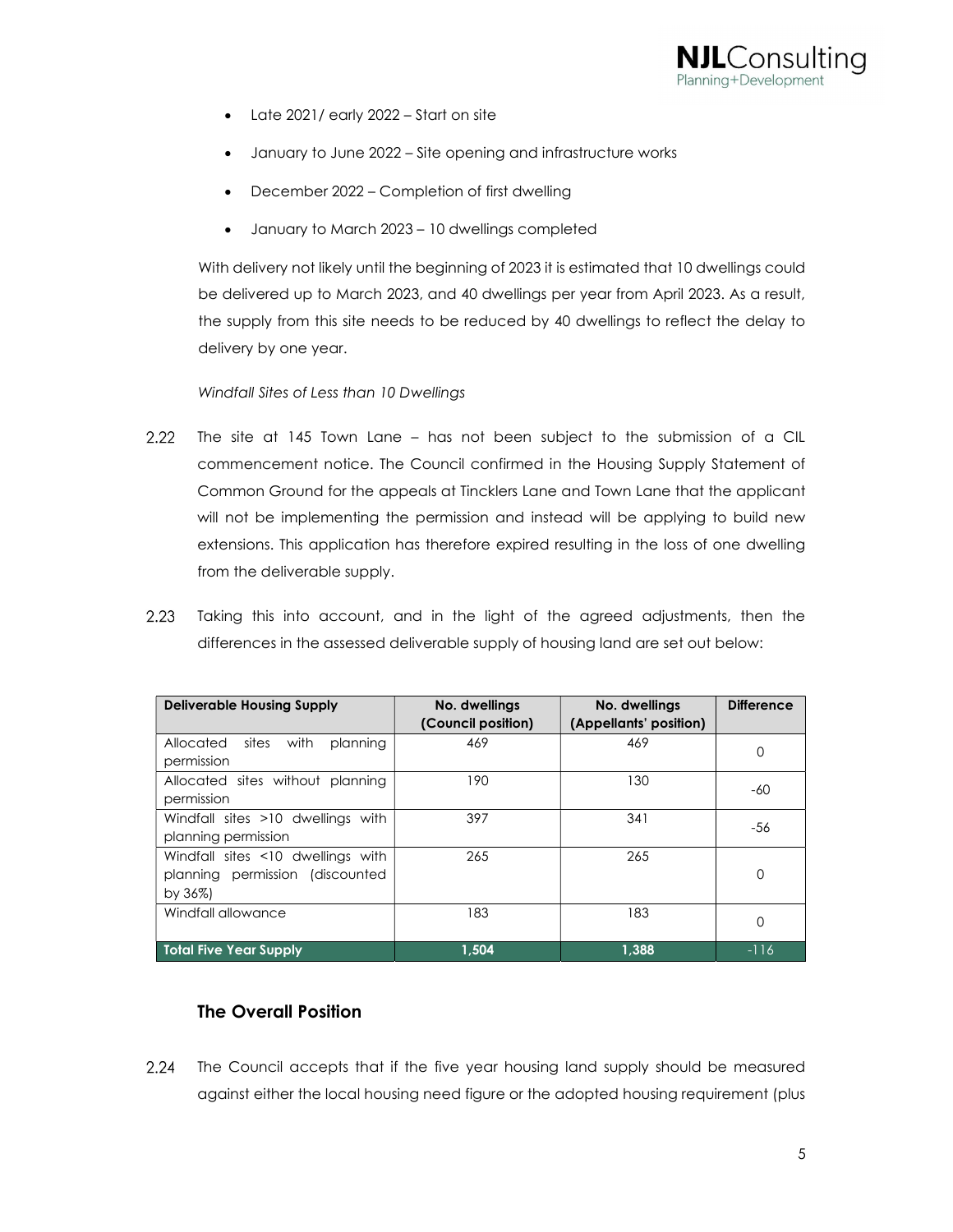

a 5% buffer), without any allowance being given to previous oversupply, that it cannot demonstrate a deliverable five year housing land supply.

- $2.25$ The Appellants agree that if the allowance of oversupply is accepted by the Inspector, regardless upon what the housing requirement is measured against, the Council can evidence a five year housing land supply.
- $2.26$ The summary position on five year housing land supply is set out below (based on the Council's deliverable supply evidence):

| Housing Land<br>Supply                        | Accounting for<br>oversupply | Ignoring<br><b>Oversupply</b> | Local Housing<br>Need |
|-----------------------------------------------|------------------------------|-------------------------------|-----------------------|
|                                               | CS                           | CS                            |                       |
|                                               | Policy 4                     | Policy 4                      |                       |
| Deliverable Supply                            | 1,504                        | 1,504                         | 1.504                 |
| (Council's position)                          |                              |                               |                       |
| Annual Requirement                            | 417                          | 417                           | 537                   |
| Annual Requirement with 5% buffer             | 109                          | 438                           | 564                   |
| Total five year requirement with 5%<br>buffer | 545                          | 2.190                         | 2,820                 |
| <b>Available Supply in Years</b>              | 13.8                         | 3.4                           | 2.6                   |

2.27 Based on the Appellants' position on the deliverable supply then the five year housing supply position is as follows:

| Housing Land                                  | Accounting for | Ignoring   | Local Housing |
|-----------------------------------------------|----------------|------------|---------------|
| Supply                                        | oversupply     | Oversupply | Need          |
|                                               | CS             | CS         |               |
|                                               | Policy 4       | Policy 4   |               |
| Deliverable Supply                            | 1,388          | 1,388      | 1,388         |
| (Appellants' position)                        |                |            |               |
| Annual Requirement                            | 417            | 417        | 537           |
| Annual Requirement with 5% buffer             | 109            | 438        | 564           |
| Total five year requirement with 5%<br>buffer | 545            | 2.190      | 2,820         |
| <b>Available Supply in Years</b>              | 12.7           | 3.2        | 2.5           |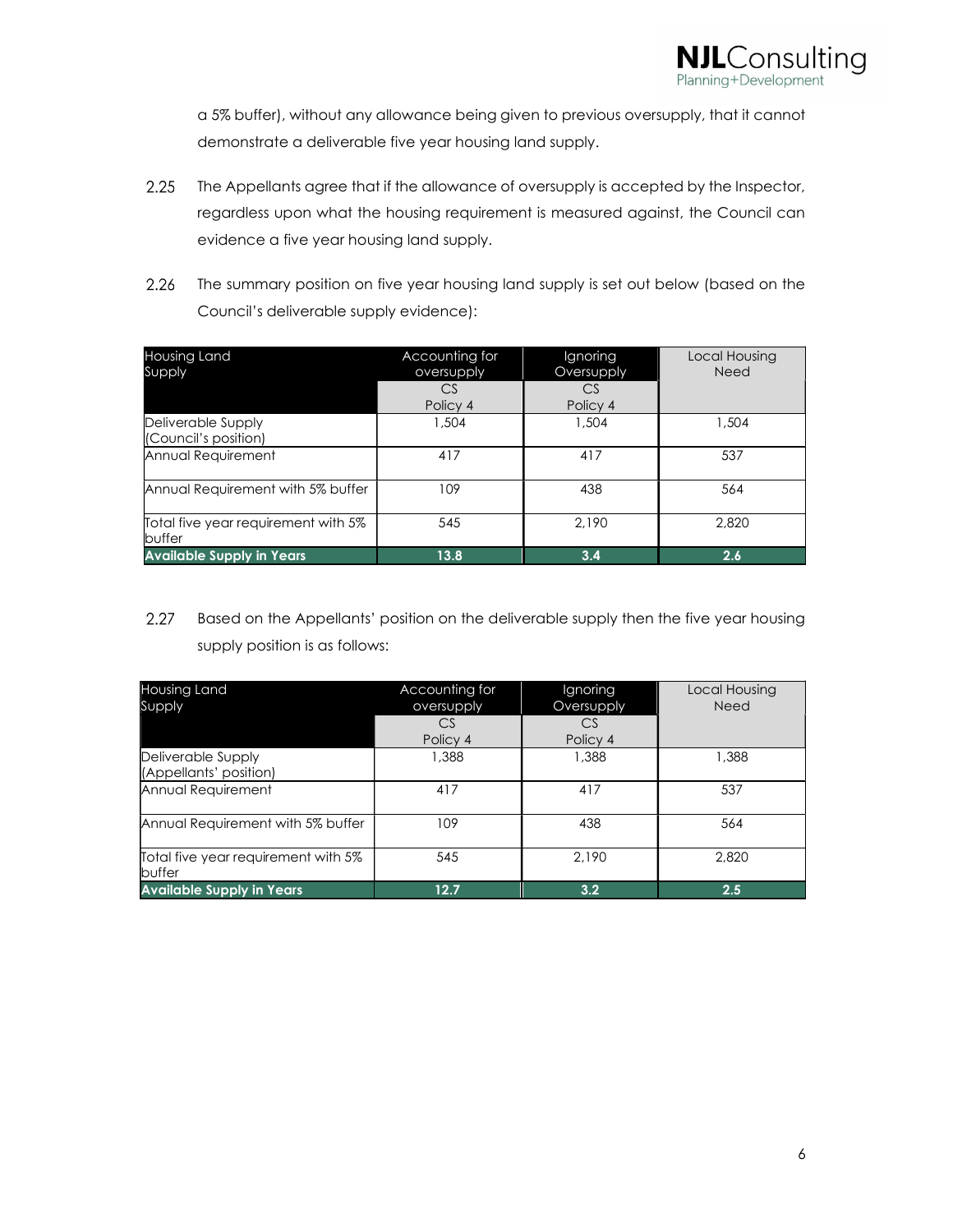

### 3. Matters of Disagreement

#### The five year housing requirement

- $3.1$ The Council considers that its five year housing land supply should be measured against the adopted housing requirement. The Council will set out the reasons for this in evidence and point to MOU1 constituting a footnote 39 review of the CS Policy 4 requirement.
- $3.2$ The Appellants consider that the five year housing land supply should be measured against the local housing need using the standard method set out in the planning practice guidance. The Appellants will set out the reasons for this in evidence.

#### Allowance for oversupply in the housing requirement

- $3.3$ The Council considers that housing delivery above the adopted housing requirement under Core Strategy Policy 4, which sets a minimum annual target of 417dpa to be delivered over the Plan period, should be factored into the calculation of future housing requirements. The Council refers to this as 'oversupply'.
- $3.4$ The Appellants consider that no allowance for past over delivery against a minimum annual housing requirement should be factored into the calculation of future housing requirements.

#### The extent of the deliverable supply

- $3.5$ The total supply of deliverable sites for housing in the in the five years from 01 April 2021, namely:
	- The delivery capacity of site HS1.5 Cowling Farm (an Allocated Site Without Planning Permission). The Council's position is that 60 dwellings will be completed in the five year period. The Appellants' position is that, in the absence of any clear evidence, the allocation will fail to deliver housing completions in the five year period and will set out reasons for this in evidence.
	- The delivery capacity of site 3491 Fairclough House, Church Street, Adlington (a Site of 10 or More Dwellings with Planning Permission). The reasons for discounting the site from the supply are:
		- o The site recently exchanged ownership following the Fairpoint Group, the former owner of the building, going into administration in 2017.